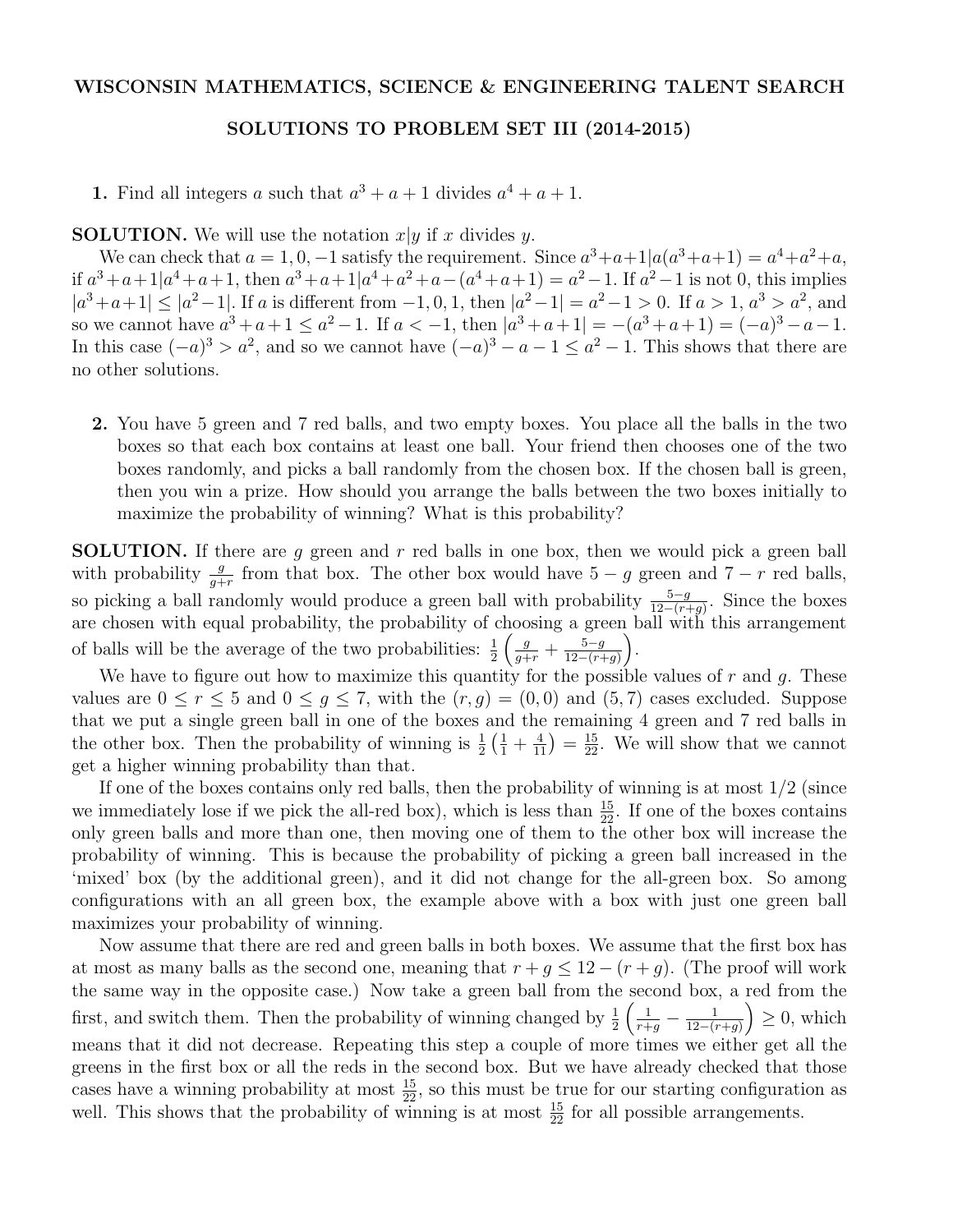**3.** Consider the sequence  $a_0, a_1, a_2, \ldots$  where  $a_0 = 1$ , and where  $a_{k+1} = a_k + \frac{2}{a_k}$  for  $k \ge 0$ . (Thus  $a_1 = 1 + \frac{2}{1} = 3$  and  $a_2 = 3 + \frac{2}{3} = \frac{11}{3}$ .) Prove that  $a_{2015} > 89$ .

SOLUTION. Clearly, each number in the sequence is positive, and the sequence is increasing. By squaring  $a_{k+1} = a_k + \frac{2}{a_k}$  we get  $a_{k+1}^2 = a_k^2 + 4 + \frac{4}{a_k^2}$  for  $k \ge 0$ . Using this identity repeatedly:

$$
a_{2015}^2 = a_{2014}^2 + 4 + \frac{4}{a_{2014}^2}
$$
  
=  $(a_{2013}^2 + 4 + \frac{4}{a_{2013}^2}) + 4 + \frac{4}{a_{2014}^2} = a_{2013}^2 + 2 \cdot 4 + \frac{4}{a_{2014}^2} + \frac{4}{a_{2013}^2}$   
=  $(a_{2012}^2 + 4 + \frac{4}{a_{2012}^2}) + 2 \cdot 4 + \frac{4}{a_{2014}^2} + \frac{4}{a_{2013}^2} = a_{2012}^2 + 3 \cdot 4 + \frac{4}{a_{2014}^2} + \frac{4}{a_{2013}^2} + \frac{4}{a_{2012}^2}$   
:  
=  $a_0^2 + 2015 \cdot 4 + \frac{4}{a_{2014}^2} + \frac{4}{a_{2013}^2} + \frac{4}{a_{2012}^2} + \dots + \frac{4}{a_0^2}$ 

The last expression is at least as big as  $a_0^2 + 2015 \cdot 4 + \frac{4}{a_0^2} = 8065 > 89^2$  which proves  $a_{2015} > 89$ .

4. Alice and Brittany play the following game. They start out with *n* marbles and take turns with Alice going first. In each turn Alice can take 1 or 2 marbles and Brittany can take 1, 3 or 5 marbles (if there are enough marbles left). The winner is the player who takes the last marble. For which *n* will Alice have a winning strategy?

**SOLUTION.** We will show that Alice can win for any *n*, if she plays smartly. If  $n = 1$  or 2, then Alice can win in a single move by taking all the marbles. If  $n = 3$  or 4, then she can take some marbles so that there are exactly 2 left on the table; in that case Brittany can only take one and Alice can take the remaining marble for the win. To deal with higher numbers, we use induction. Assume that  $n \geq 5$ , and we have proved that Alice can win for any initial number which is less than *n*. We will show that then Alice has a winning strategy for *n* as well.

One of the numbers from  $n-1$  and  $n-2$  is not equal to any of 1, 3, or 5, which means that Alice can make a first move so that Brittany cannot win immediately afterwards. This means that Brittany's move there will be some marbles left on the table, and their number will be less than *n*. According to our induction hypothesis Alice will have a winning strategy for that particular number. But this gives her a winning strategy for *n*, which finishes the proof.

5. Let *A*1*, A*2*, A*3*, A*4*, A*5*, A*6*, A*7*, A*8*,* and *A*<sup>9</sup> be the nine vertices of any convex nonagon in that order. Draw the 9 diagonals that connect each vertex to the vertex four away from it, that is,  $A_1A_5$ ,  $A_2A_6$ ,  $A_3A_7$ ,  $A_4A_8$ ,  $A_5A_9$ ,  $A_6A_1$ ,  $A_7A_2$ ,  $A_8A_3$ , and *A*9*A*4. These 9 diagonals form a nine-pointed star. (See the diagram for an example.) Show that the degree measures of the nine angles at the points of the star add to 180<sup>o</sup>.



**SOLUTION.** Let the sum of the measures of the angles at the points of the star be  $\alpha$ . For each vertex *A* of the nonagon, let *B* and *C* be the endpoints of the diagonals drawn to *A*, and let *D*